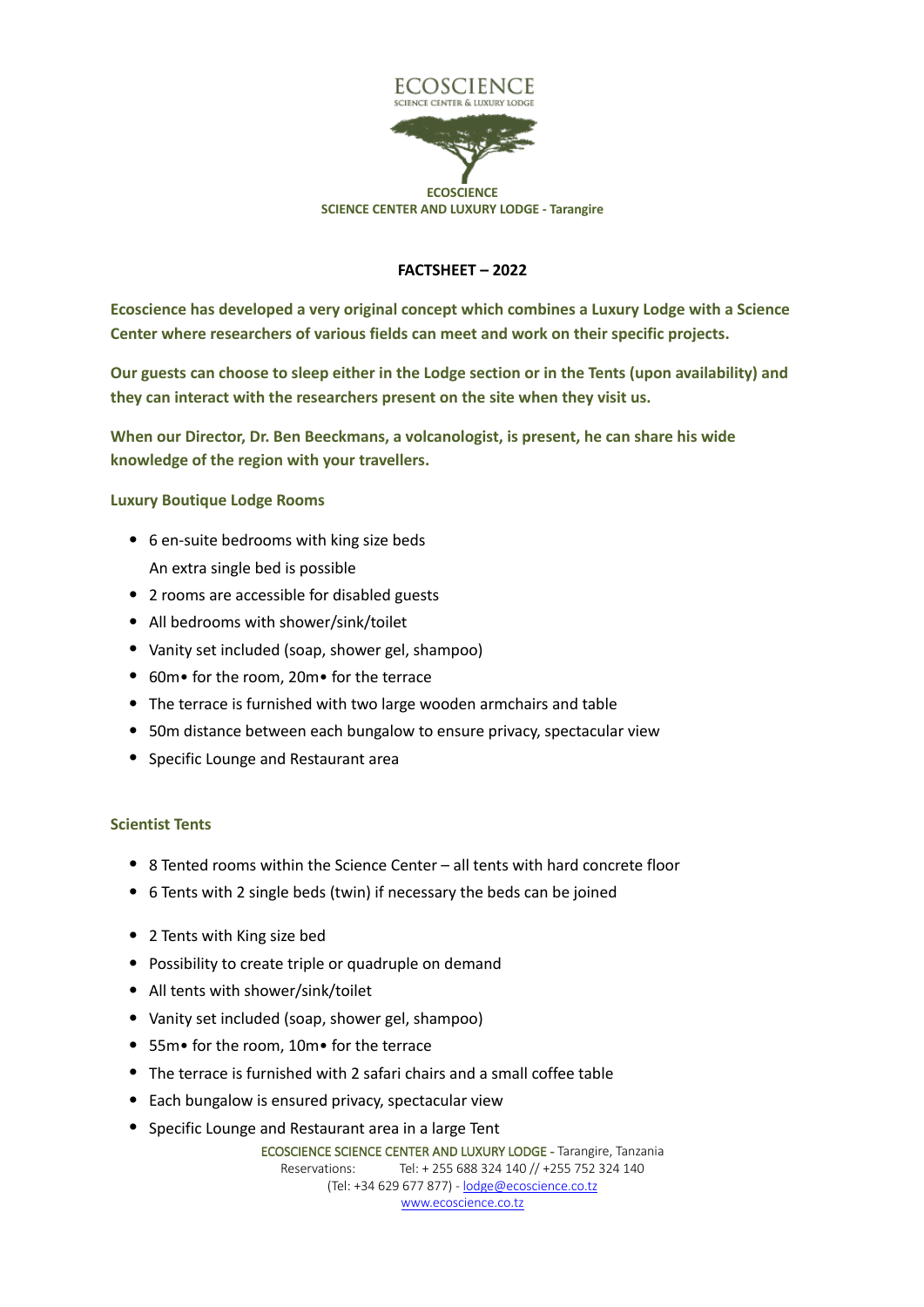

**SCIENCE CENTER AND LUXURY LODGE - Tarangire**

### **General Information**

- Check-in: after 2:00PM but we are flexible
- Check-out: before 11:00AM but we are flexible
- Possibility to have a day use room and late checkout (50% of the standard rate)
- Water is coming from our bore-hole and is of good quality
- Electricity provided by solar panels (and back-up generators) 220 V
- Hot water provided by solar panels (and back-up generators)
- We ask you not to use any hair dryer or electrical razor
- Guide/driver is accommodated in the staff quarter free of charge
- No children under 10 years of age on the premises
- Please, for security reasons, refrain from smoking on the premises

#### **Restaurant and Bar**

- Spectacular Main Restaurant and Lounge/Bar Area with toilets, gift shop, piano for live entertainment, background music
- Science Center Restaurant and Lounge Tent
- We only provide full board
- Vegetarian food on request
- We can accommodate any allergy or specific food requirements
- The meals of the driver/guide will be taken into the Science Center restaurant

#### **Services**

• We live in a very arid area, so we have no swimming-pool

ECOSCIENCE SCIENCE CENTER AND LUXURY LODGE - Tarangire, Tanzania Reservations: Tel: + 255 688 324 140 // +255 752 324 140 (Tel: +34 629 677 877) - lodge@ecoscience.co.tz www.ecoscience.co.tz